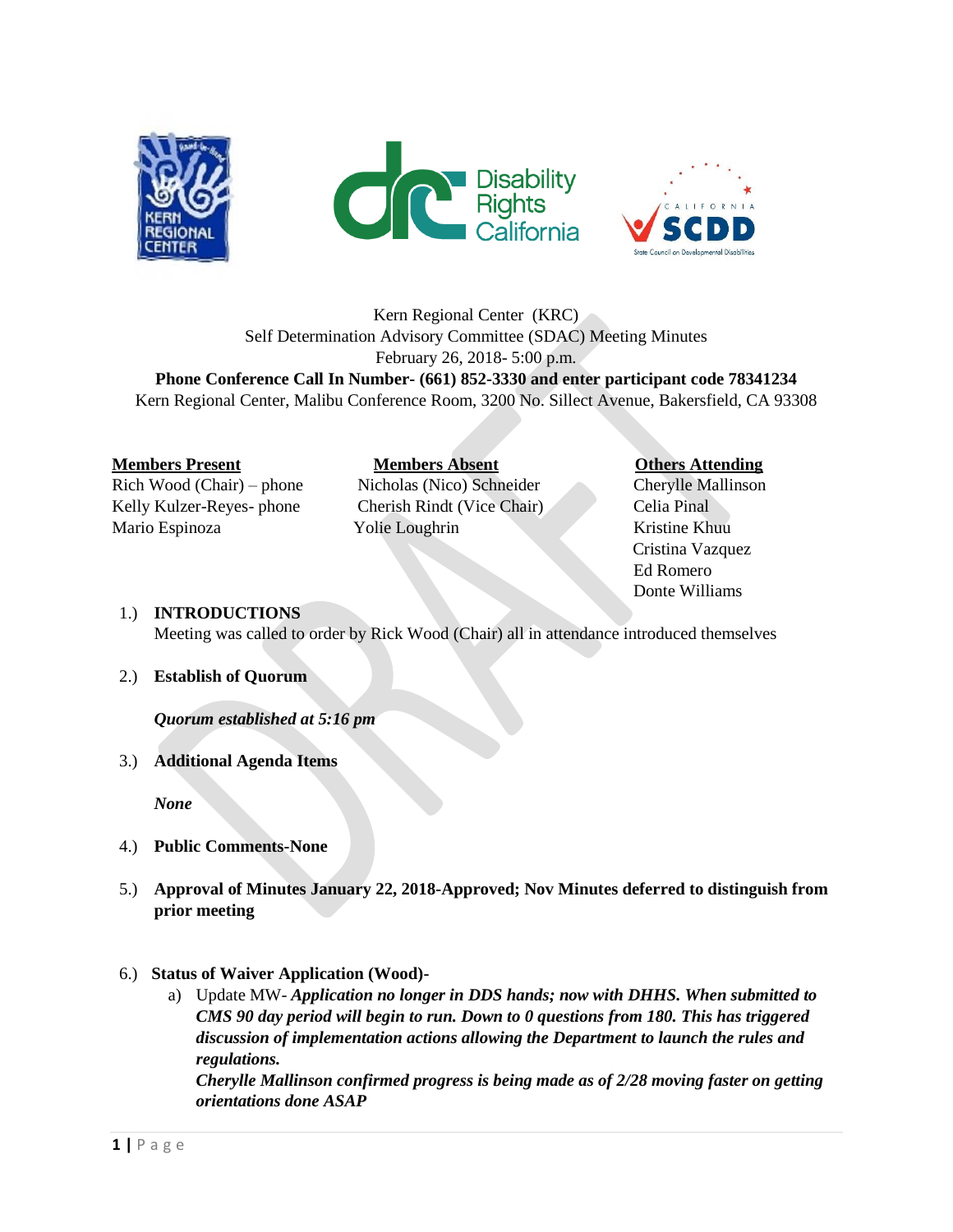*Rick will attend statewide SDAC conference in Sacramento March 13; will report to the group with agenda items. Possibly presenting at the board meeting in March* 

b) Outreach

*SDAC requesting contact information (email) of community partners to inform them of the impact of Self Determination. So as to not infringe on email privacy of providers, Cherylle will seek permission to give out contact information through an introduction to the group to the providers below:*

- *Exceptional Family*
- *Hearts Connection*
- *Kern Autism Network*
- *Kern Down Syndrome Network*
- *RADD*
- *DART*
- *NAPD*
- *DADD*
- *BARC*

*The April SDAC meeting will address what the role and responsibility of the group will be going forward.* 

- 7.) **KRC Updates (Pinal/Mallinson)**
	- **a) List Update**

*Orientation for families (required attendance) Ridgecrest, Tehachapi, Delano, and Bishop 175 individuals RSVP'd, including SD pilot participants, only 58 names from the list were accepted by DDS because only 58 were legible. However, the list is not set in stone. DDS has encouraged RC's to continue orientations because it is not a guarantee those whose names were accepted from DDS on the list will be selected for the program. KRC is allotted 103 slots total including the pilot participants. Looking to late March for dates of SD orientations. Group to discuss dates*

**b) Information/Orientation Dates-Flyer and informational will be created in English and Spanish and will be sent out to all clients when venues are confirmed.** 

| <b>BAKERSFIELD:</b><br>March 26, $2018 - 5:30$ pm to 7pm ( <b>English</b> ) |
|-----------------------------------------------------------------------------|
| Kern Regional Center- Malibu Conference Room                                |
| March $26$ , $2018 - 5:30$ pm to $7$ pm (Spanish)                           |
| <b>Exceptional Family Center-3121 N. Sillect Avenue, Suite 303</b>          |
| March 28, 2018 –5:30pm to 7pm (Spanish)                                     |
| <b>DADD</b> 612 Main Street Delano, CA 93215                                |
| April 2, $2018 - 5:30$ pm to 7pm (English)                                  |
| <b>Taft College Cougar Room</b>                                             |
| April 11, 2018–5:30pm to 7pm (English)                                      |
| <b>Highland Mobile Home Park Adult Recreation Hall,</b>                     |
| 1440 McGregor Ave. Bishop, CA                                               |
| April 12, 2018 $-5:30$ pm to 7pm ( <b>English</b> )                         |
| Kerr McGee Community Center-Red Rock and Ridgecrest Rooms                   |
| 100 W. California Avenue Ridgecrest, CA                                     |
|                                                                             |